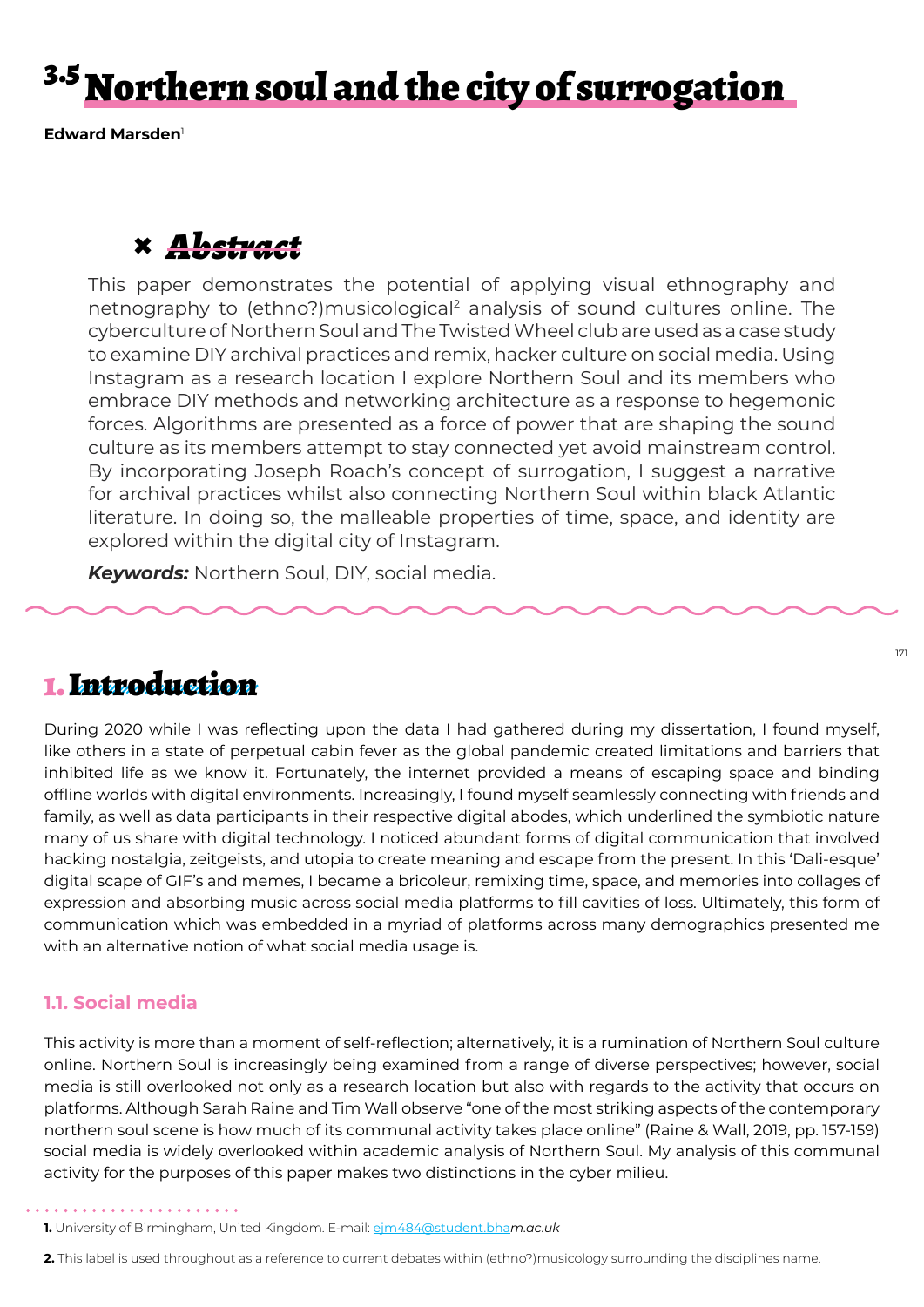Firstly, Northern Soul *offline* practices of selling/buying records, promotion of events and knowledge sharing are prominent on Facebook, Instagram, and YouTube as well as dedicated sites such as SoulSource. The dedication of members<sup>3</sup> is reflected in the quality of edited footage, montages, and flyers with DIY professionalism alongside grassroots participation. In fact, the internet appears to have been effortlessly adopted to pursue DIY practices already present. Secondly, alongside these habits members also use social media to share *memories* which form the examination of this paper. Members serve as curators as they upload memories of the past in the form of images, flyers, posters, and memorabilia alongside a mesmerizing array of contemporary material (Raine & Wall, 2017, p. 76). Subsequently, the discussions created via documented audio-visual items from the past and present provide cohesive elements for bonding and networking whilst the digital environment also provides a space between events that sustains the essence of Northern Soul. Social media also provides a medium to *instantly* archive memories and images; consequently, it is with images, the tangible form of memories that I focused my attention, along with the question of how does (ethno?)musicology as a discipline embrace digital environments and big data?

### **1.2. Visual ethnography**

My qualitative data collection relied on Instagram as a research location as it is a social media site that has historically prioritised imagery. Robert Kozinets netnography (see Kozinets, 2019) which can be understood as ethnography for the digital sphere, was also chosen to underpin my methodology, due to the solutions it provides for new challenges in online research. My outlying aim as I constructed my methodology was to reflect the architecture of Instagram and gather vast amounts of data related to the images. Consequently, my visual ethnography matrix comprised seven elements including, type, time, emotion, narrative, likes and views, themes, and hashtags. This was achieved using grounded theory, which was chosen to accommodate the extensive data gathered. I applied inductive and deductive reasoning as I aimed to simultaneously install theoretical concepts, as well as respond to the organic nature of documenting new data as it occurred. This paper focuses on one of these matrix elements; hashtags, which was constructed using inductive reasoning and which comprised a small segment of this data collection.

172 My sample of 12 Northern Soul members was justified based on Guest, Bunce and Johnsons' (2006) study into qualitative interviews which suggests that data saturation occurs at 12 interviews. The users consisting of 6 men and 6 women from Europe, North America, and Asia, were chosen for having a highly dedicated account revolving around Northern Soul. From this sample 100 images from each user were chosen with the resulting 1200 images consisting of varying hashtags and motivations. Theoretical data saturation a priori was challenging as there is disagreement at which point this occurs in qualitative data collection studies (see Fusch & Ness, 2015). However, delving into Instagram methodically allowed me an insight as to what is occurring across varying demographics and geographical regions. Moreover, the use of hashtags within images presented a method for participants to capture ideologies, artists, memories, places, and time as they amalgamated an assortment of hashtags within textual discussions and images within the archive of Instagram. The following discussion provides an overview of my findings with a specific focus on the relationship between hashtags, images, and DIY archival practices.

# 2. Archival and DIY culture or remix and hacker culture?

Archival culture is rarely applied to Northern Soul; however, Sarah Thornton (1995) refers to Northern Soul as "Perhaps the first fully-fledged *archival* dance culture to draw attention to the distinct potentials of discs over and above performed music" (Thornton, 1995, p. 111). The archival nature of records that Thornton refers to is perhaps the cornerstone of not only the sound culture itself but also its desire to collect and archive. Although Northern Soul started in the UK in the 1970s, its rare records from 1960s and 1970s black America were famously collected by crate diggers and vinyl connoisseurs that sought non-commercial Soul music. The records enabled a unique sound culture to form which extended to clubs, promoters, collectors, DJs, and dancers all contributing their DIY adroit. In tandem, collections of badges that were specific to each club visited became a unique archival activity whilst memorabilia in the form of flyers, images, and magazines, were in retrospect also archived privately. The rarity of the records was deeply intertwined with the practise

**3.** The term members and followers used instead of 'fans' to disengage with the connotation of fandom.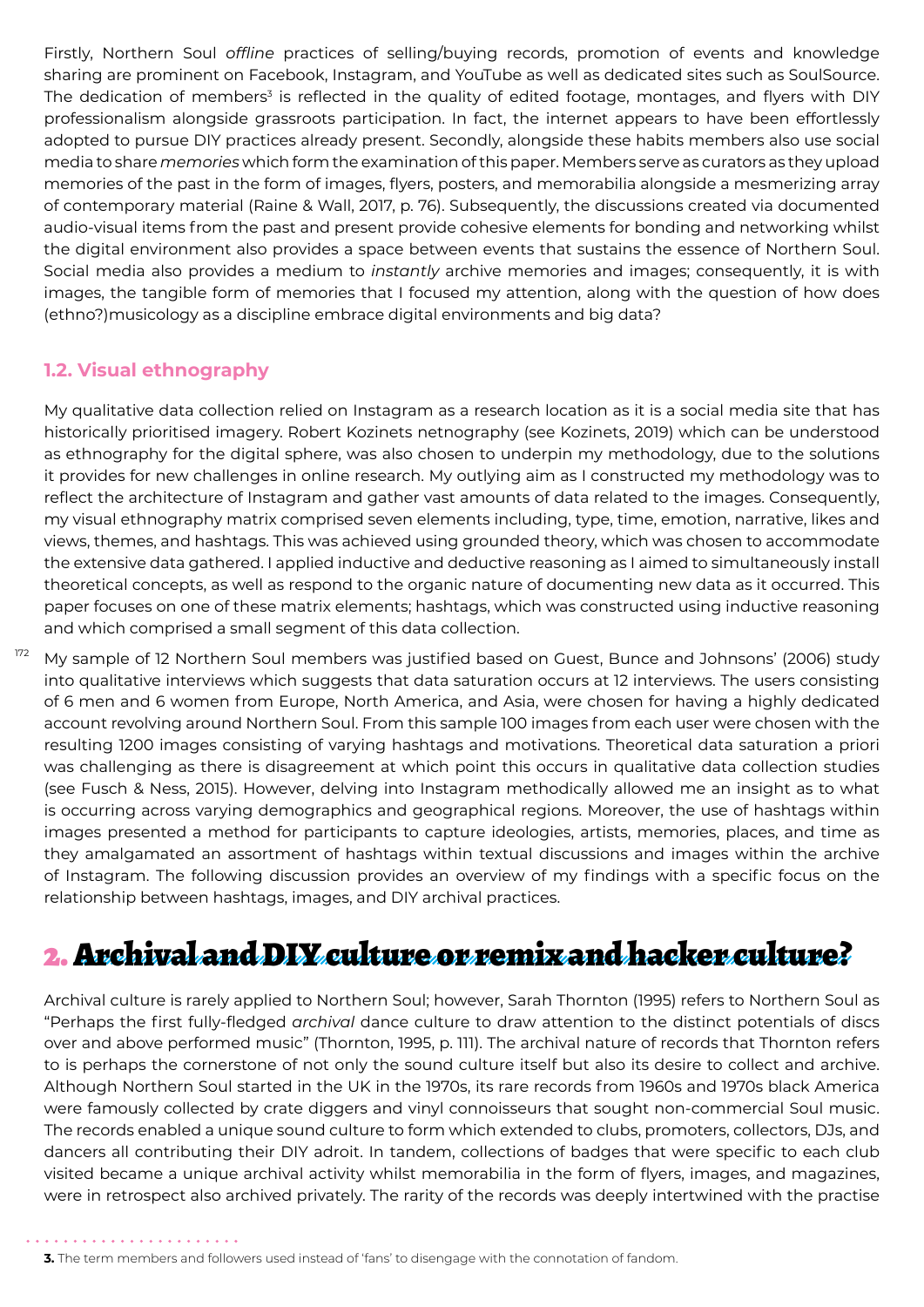of covering up records, thus deepening exclusivity which is reflected in hashtags such as #OVO (original vinyl only). Although bootlegging occurred it still fuelled the demand for the original and with the quest for the collection of records came the archive of knowledge regarding the covered-up artists, labels, and history behind the records.

DIY is also rarely used in reference to Northern Soul, however, Sarah Raine and Tim Wall note "its culture and economy demonstrates a central DIY ethic, with the key practices and busy event schedule under the direct control of its participants" (Raine & Wall, 2017, p. 76). By utilising Blues & Soul Magazine to examine myths within the sound culture they suggest a process of 'self-documentation' which involves members assembling a DIY history assorted from memories and stories in the form of "pictures and scans of physical objects, such as ticket stubs or membership books" (Raine & Wall, 2019, p. 158). As I have mentioned, member led DIY archival practices have become an effortless extension of the DIY practicalities of Northern Soul. In fact, these practices exist because of the underground nature that is engrained within Northern Soul, whilst simultaneously, the sound culture rejects outside influence or control in favour of its own structuring. In opposition to mainstream input (see Raine & Wall, 2017, p. 76), DIY archiving has also occurred with members collecting their memories in ever expanding self-produced literature collected from a rich history of oral culture steeped in myths and insider memories that form the folklore and archives of the sound culture.

This paper suggests remix and hacker culture are complimentary, viable, theoretical frameworks to consider as they allow the reinvention of style, imagery, music, and their correlating images and hashtags to be reflected upon as meaningful and active endeavours (Vito, 2014). Lawrence Lessig's (2008) reflection on the issue of copyright and balance of power between top-down business models and its consumers is also noteworthy in its application of Northern Soul listening practices. Similarly, hacker culture is another theoretical framework that allows researchers to not only examine cyberculture and the connection to images and hashtags, but also offline non-computer mediated activities such as records. Baptiste Bacot and Clément Canonne's (2019) scrutiny of hacking in music cultures observes this possibility with the "material or symbolic, technical or legal fence, which contains something like a black box" whose opening is deemed negative with the act of appropriation whereas its alteration and duplication is perceived as positive. "The peculiarity of the hack" (and indeed Northern Soul's use of records) "is therefore first to be sought in this operative duality: breaking to repair, crochet to diffuse, transgress to increase" (Bacot & Canonne, 2019) This transgression can be thought of as the dispersal of the record into clubs which played a pivotal part in the dissemination of sound.

### **2.1. Time-binding records and the twisted wheel**

The role of records as archival artefacts is underlined by Sarah Thornton as she notes "The time-binding power of records fosters interest not only in the novel, but in the archival. Records expedite cultural revival" (Thornton, 1995, p. 111) by transcending time and place, as well as creating sonic third spaces that encourage identity formation as the past is performed via kinesthetic movement. My suggestion is that physical spaces (see Mercieca, 2017) such as The Twisted Wheel and pilgrimage routes (see Hollows & Milestone, 1998) perform(ed) the same purpose. Similarly, social media serves this function whilst fostering a DIY archival culture online. Specifically, digital replicas of The Twisted Wheel on platforms and the manipulation of tools such as hashtags behave as capacitors for time-bending and binding, acting as sites of archival and cultural revival. This is achieved by democratising materials of cultural significance which in turn disperses power/ knowledge which is an integral factor in Northern Soul communities. By hacking many properties and allowing users to remix/hack culture, identities converge whilst time, space and ideologies are compressed to fraternize freely as digital clubs of the past.

One of these clubs known as The Twisted Wheel was a Blues and R&B club in Manchester that opened in 1963 by brothers Jack, Phillip, and Ivor Abadi. It was initially located on Brazenose Street, however in 1965, it moved to a new premise at Whitworth Street. Being one of the first clubs to play Northern Soul, it gained popularity from a faithful following that also came to hear its exclusive songs played by DJs such as Roger Eagle at all-nighters that ran from Saturday 11pm to Sunday 7.30am. It functioned as a coffee bar and dance club, whilst not serving alcohol to overcome restrictive alcohol licensing laws that affected opening hours of clubs. However, it was subsequently closed due to a new council bylaw that prohibited venues to stay open more than 2 hours into the following day. Similarly, other clubs that historically facilitated all-nighters followed a pattern of closure (loss), and replacement (substitution). The reincarnation of The Twisted Wheel from venue to venue and then online, along with its bypassing of laws and power are a microcosm of Northern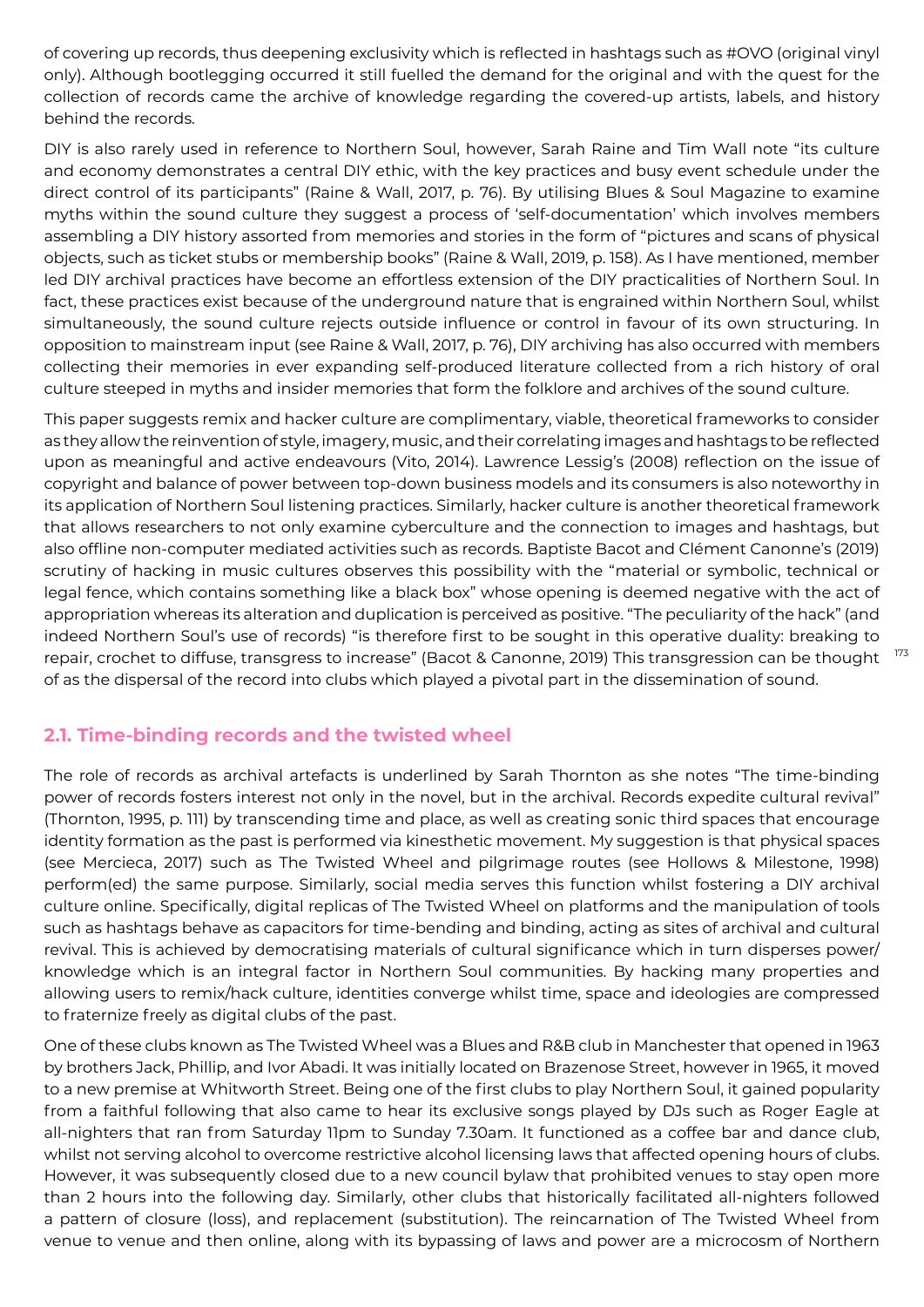Soul activity that will be addressed as I examine its existence on Instagram.

The clusters of specific club themed groups on Facebook and Instagram reveal a deep connection to these sites and the memories they hold. Raine and Wall note "many of these online groups are dedicated to memorializing venues now lost to car parks and council development" (Raine & Wall, 2019, p. 158). This process of loss and memorial form the analysis of my data as I examine how DIY archival practices deal with loss by hacking and remixing the past to form digital shrines online.

### 3. Instagram as a city of the living dead

174 thought extended to Northern Soul and the position In between confinement and social media, I noted as an academic; admiration of members abilities to synthesize technology and customs; and as a follower of the music, appreciation as my black heritage was celebrated. I also perceived Instagram as a digital city inhabited by one billion members with their respective profile pages representing their digital abode. Clubs, past and present also constituted addresses whilst images were uploaded to adorn these digital habitats. Naturally this horizon of upon which it now lies situated between offline and online worlds, as well as how users act as architects of digital cities.

Joseph Roach's 'Cities of the Dead: Circum-Atlantic Performance' (1996) provided me with a basis upon which I could theorise how members were forming online, as well as archiving, hacking, and remixing. Roach's analysis of London and New Orleans from the 1800s examines how black Atlantic culture has ebbed and flowed within these respective regions. In doing so he suggests the fragments of black culture and traditions within these spaces are reviewed, remembered, practiced, performed, re-enacted and ultimately substitutions are created to fill the void of this loss. The process of surrogation and performance of black Atlantic culture within these spaces consists of the *loss* of culture, or entity within culture being replaced by a *surrogate*. In turn the *memory* of the lost tradition or character is *performed* with the hope that these *substitutes* can fill the void of loss as they perform identity and memory (see Roach, 1996). Potentially this process is driven by Roach's reflection that by excavating the past, "we can account for how we got here" (as well as conceive) "alternatives to our present condition" (Roach, 1993, p. 44).

The void of loss that Northern Soul theoretically fills is not overlooked; alternatively, it is proposed as a point of interest for future studies. However, by conceptualising Instagram as a city of the living and dead it is possible to perceive the loss and surrogation of sites such as The Twisted Wheel occurring. Moreover, by synthesizing Roach's key constituents of surrogation with the actions of DIY archival practices on Instagram, my data analysis suggests remix and hacking practices also occurring. Additionally, black Atlantic culture in the form of Jean-Michel Basquiat is used to reflect on the use of imagery within Instagram. To begin with I will examine how the #Twistedwheel has become a digital surrogate for its physical counterpart and the manifestation of memory, performance, and substitution that fills cavities of loss.

### **3.1. Remixing memory and graffiti in the city**

Physical spaces such as The Twisted Wheel are lost, yet remembered, as images, posters, flyers, and murals within user's accounts and the city of Instagram. Within images of The Twisted Wheel, there is an interesting relationship between the accompanying text as I noted the images littered with graffiti, in the form of graffiti-hashtags related to Northern Soul. A contrasting process included images of Northern Soul related paraphernalia tagged with the #Twistedwheel. In fact, #Twistedwheel is used alongside a wide array of images ranging from record selling to promoting new events. Much like Jean-Michel Basquiat who 'used his tag, SAMO, to get a foothold into the burgeoning gallery scene on the Lower-East Side in the 1980s: "SAMO FOR THE ART PIMPS' (Thomas, 2015, p. n/p), Instagram users potentially tag images of #Twistedwheel to get a foothold into their respective sound cultures.

Hashtags work as iconotexts by combining and indicating cultural topics, as well as themes and in doing so they are participatory which represents "an important innovation in social media communication" (Saxton et *al.*, 2015, p. 156). This participation occurs due to hashtags functioning as decentralised user led communication systems. As a result, hashtags improve searchability and allow groups "to link messages to existing knowledge and action communities" (Saxton et *al.,* 2015, p. 156) which underpins its proliferation in community use.

Through the presence of the surrogate #Twistedwheel there is the desire or innate need to remember what is lost by distributing images and hashtags of the venue, which highlights how physical and digital spaces function as repositories of memory. "Roach names these spaces 'behavioral vortexes' as they perpetuate identities and modes of behaviour" (Hill,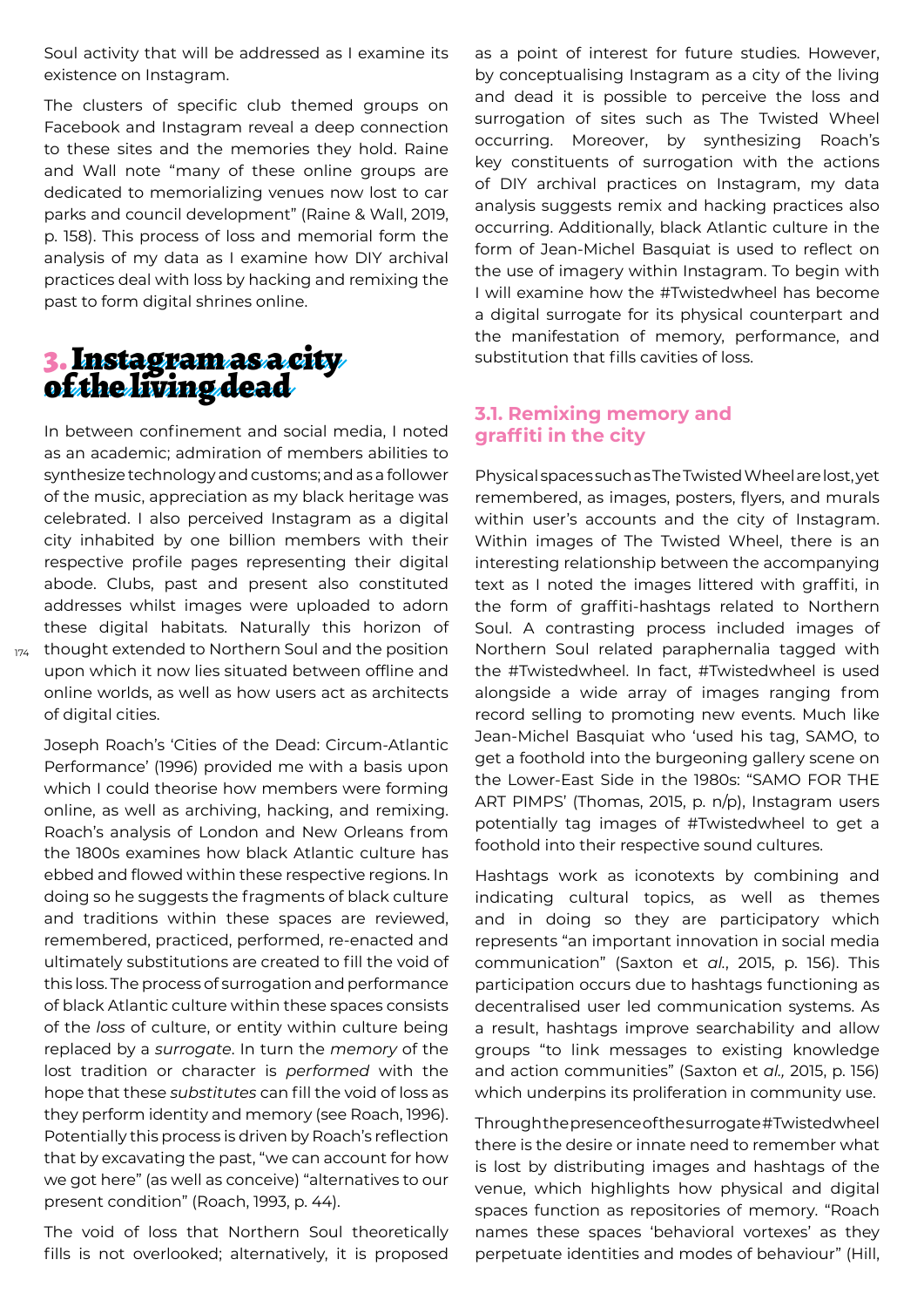2012, p. 182). Instagram as a behavioural vortex allows the restoration of behaviour via graffiti-hashtags of the #Twistedwheel which act as cultural self-invention (see Roach, 1996, p. 28) or self-documentation through the remixing of images of the lost venue with hashtags of the present. As a result, this empowers members to insert the past into the present. Similarly, members remix old images of the #Twistedwheel and varying contemporary hashtags or counter-memories such as #blackmusicians, #blackpower, #blacksingers, #blackmusic, #blacks, alongside #60sgirl, #miniskirt, #englishgirl.

Although previous collective memories such as widespread reports of drug use in clubs such as The Twisted Wheel (see Wilson, 2007) dominated previous narratives, they are no longer referenced within the images I sampled. Furthermore, Barry Doyle's (2005) observation of predominantly white, working class, homosocial activity that occurred in spaces such as The Twisted Wheel are now levered with counter-memories of ethnic minorities and women using the #Twistedwheel to assert prominence online as their histories are increasingly included. Additionally, there is widespread celebration of black artists that never performed at the venue via images and record sleeves tagged with the #Twistedwheel. By using the surrogate #Twistedwheel, counter-memories expose the disparities between master narratives of history and lived history. They challenge and distort via the public reenactment of memory, while archives allow us to participate in this remix of memory. Ultimately, engaging with counter-memories via the use of surrogate hashtags, enables narratives to be questioned.

Vito Campanelli's (2014) observation of remix culture indicates how it can be synthesised with our understanding of social media usage; "the use of the term 'remix' refers to an irreversible process of hybridization of sources, materials, subjectivities, and media ongoing in contemporary society" (Campanelli, 2014, p. 68) whilst being "characterized by the prevalence of the participatory over the contemplative" (Campanelli, 2014, p. 70) which extends to DIY collaboration. Moreover, "Full immersion in remix culture can only be achieved through participating in the act of remixing" (Campanelli, 2014, p. 70). As bricoleurs they function in "a system, such as the present one, in which social rooting presupposes the repetition of signs. The contemporary bricoleur (the remixer) is part of the flow and thus promotes its unstoppable flowing" (Campanelli, 2014, p. 75).

### **3.2. Hacking performance with keys and portals to the city**

After reviewing how hashtag-graffiti function as iconotexts and surrogates that enable memory, I identified the hashtag as a feature that becomes more than a visual tool. The #Twistedwheel is used to perform excitement over new events, songs, books, clothing by time-binding new performances to the past. Similarly, Basquiat drew upon 'cultural memory' to mix "together fragments of past and present, creating a unique style of painting, based upon his own experiences of contemporary American life blended with a remembering of an African past" (Ross, 2018, p. 6). The hashtag-graffiti that adorn the images now become hashtag-portals, functioning as flyers and invitations. With sufficient digital literacy and cultural underground knowledge, you can search key words as opposed to relying on their placement in text and images. By acting as portals, hashtags maintain cohesiveness in the sound culture as members are included in these invitation portals.

Subsequently, "Social tagging on Instagram leads to the generation of a folksonomy, that is a collaborative, collective, and social organization, at the metadata level, of information entered by users" (Ibba et *al.*, 2015, p. 279). As a result, the hashtag forms new, and reintroduces old ideologies or collective movements within social media sites. As the surrogate Twisted Wheel is used as a portal amongst varying images, it provides a gateway to a collective performance of memory and ideologies that provokes excitement, nostalgia, and semiotic awareness.

Roach's genealogies of performance appear in his analysis of New Orleans Mardi Gras surrogates such as King Rex and King Zulu who maintain tradition and performance although their roles are played by new bodies annually (see, Hill, 2012, p. 177). Surrogates such as the #Twistedwheel are used as genealogies of performance in a similar way flyers or posters acted as promotion and invitations to clubs in the past. Both serve as performances of invitation, as portals to a club and in this sense they "consist of a set of actions that hold open a place in memory" (Roach, 1996, p. 36). This is partly achieved by 'retagging' old images which, as a form of re-distribution creates new meanings of images and reconfigures memories. However, the authenticity of hashtags as digital surrogates may be questioned as their use cannot be contained, which has implications for boundary maintenance and authenticity of the representation of the #Twistedwheel. Northern Soul members are acutely aware of authenticity which has implications for the potential mainstream/ commercial usage and outsider tagging of the #Twistedwheel as it becomes a tool to be manipulated in many performances.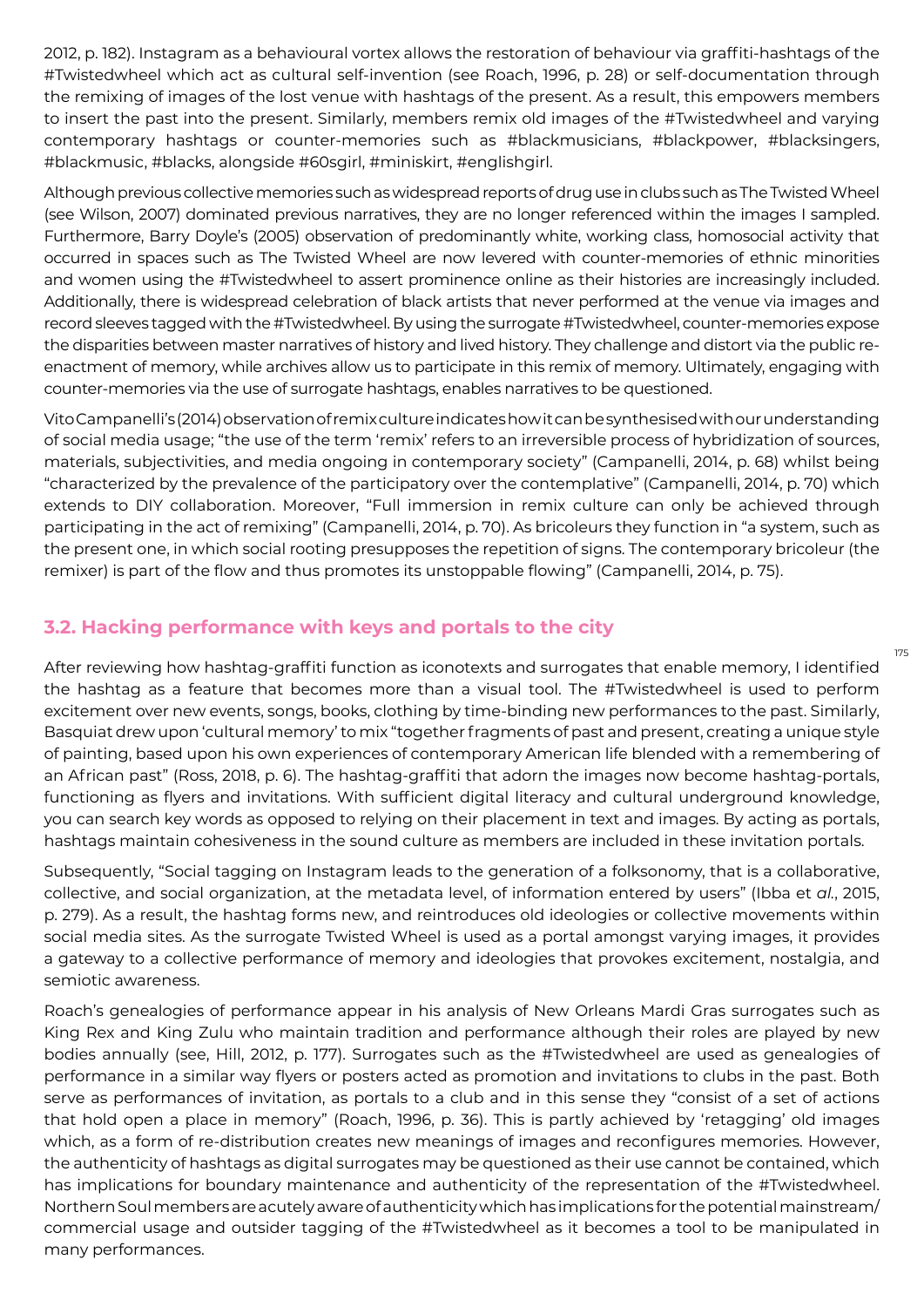The transmission and dissemination of cultural practices through collective representations can also take the form of archival performances. As offline performances are repeated or reperformed they are remembered through the body as living memory, subsequently recorded, and archived as memory. Additionally, we are increasingly viewing the present through performances that are archived immediately, as a result the connection between deep memory and recent memory is blurred. However, as genealogies of performance reiterate the past, as well as influence the future, they also cast doubt on their own authenticity in the present. This is noted with progressive and nostalgic disagreement over style, customs, music, and the direction of Northern Soul. Because performances are archived for all to see, authenticity of progressive clubs that apply #Twistedwheel to images are the focus of intense scrutiny.

By hacking the past in new interpretive ways and re-tagging old memories with new meaning, a form of palimpsest memory performance (see Silverman, 2015) occurs. The abundance of Northern Soul members globally adds to this varied performance that blends old with new. It is a progressive performance, imitating the past, filling the void of loss with imagined and new progressive memories from their respective cultures. Members reach out to each other with varying hashtags, thus creating performance movements within the sound culture that capture the essence of the moment and enactment of the past such as #BLM and #SkinheadReggae, both of which are at odds with dominant notions of the original venue yet have features and links to the past. The connection between DIY, hacking practises and hashtag performance can be conceptualised with Baptiste Bacot and Clément Canonne's (2019) observation:

*\*the concepts of DIY - understood as the use of roundabout means to achieve an end that we have set ourselves -, of improvisation - understood as spontaneous and creative adaptation to the unpredictability of its environment - , of diversion - understood as a displacement that is at the same time practical, contextual and semiotic - or of poaching - understood as an act of resistance by individuals within consumer societies - obviously retain all their relevance in qualifying the "hacking" practices of the era (Bacot & Canonne, 2019, p. 11).*

### 176 **3.3 Algorithms, substitutes and the architecture of the city of hashtags**

After viewing the graffiti in the city and then using the keys to the city, you are taken to a place largely beyond algorithmic control, to the digital city below. Here, hashtags are no longer graffiti or the keys to the city, they are the city, with each hashtag representing shrines, buildings, and effigies. Moreover, they form an underground community or "subnetwork of densely connected nodes" (whilst the genre specific hashtags) "of a community are more connected to each other if compared to nodes that are outside the community" (Ibba et *al.*, 2015, p. 281). The densely populated community and nodes reflect the densely populated city of one billion users, therefore "we could associate cities to nodes, and roads connecting cities to branches" (Ibba, Orrù, Pani & Porru, 2015, p. 281). Basquiat's use of graffiti, yet asserting they are paintings, alongside his friendship with Andy Warhol in the counterculture movement reflects how Otherness can complicate our view of spheres whilst underlining how people as nodes connect and restructure disparate nodes in society. Northern Soul similarly builds connections that perplex and confuse categorisation as it mirrors Basquiat by revealing "a postmodern appropriation and reinterpretation of diverse cultural elements into a single Creole, or multi-ethnic identity" (Ross, 2018, p. 3)

Within the digital city of architecture(d)-hashtags, user led architects have designed digital monuments consisting of artists, songs, ideologies, memories, and temporal spaces each with their own digital shrine full of archives. For example, if you were to search for the #Twistedwheel on Instagram, or to click on this graffiti and enter the portal you are presented with a front-loading page that looks like an individual users' account that is not controlled by anyone other than the domain owners who may remove content that circumvents their rules and guidelines. It is possible to 'follow' these pages, which then allows you to receive images into your newsfeed just as you would if you followed a person. However, the images are an amalgamation of all other users' images that have used this hashtag. Consequently, it becomes a digital club, a network of people much like the allnighter events it hosted in the past full of members that share a common purpose without interference. This is an inclusive DIY approach to spatial design that stretches the limitations of the architecture of Instagram provided to members. As a result, participatory cultures online are collaborating via the use of technology and software to create networked architecture within social media sites that suits their needs.

Although "The purpose of the hashtag is to categorize topics, to combine ideas, to encourage exchanges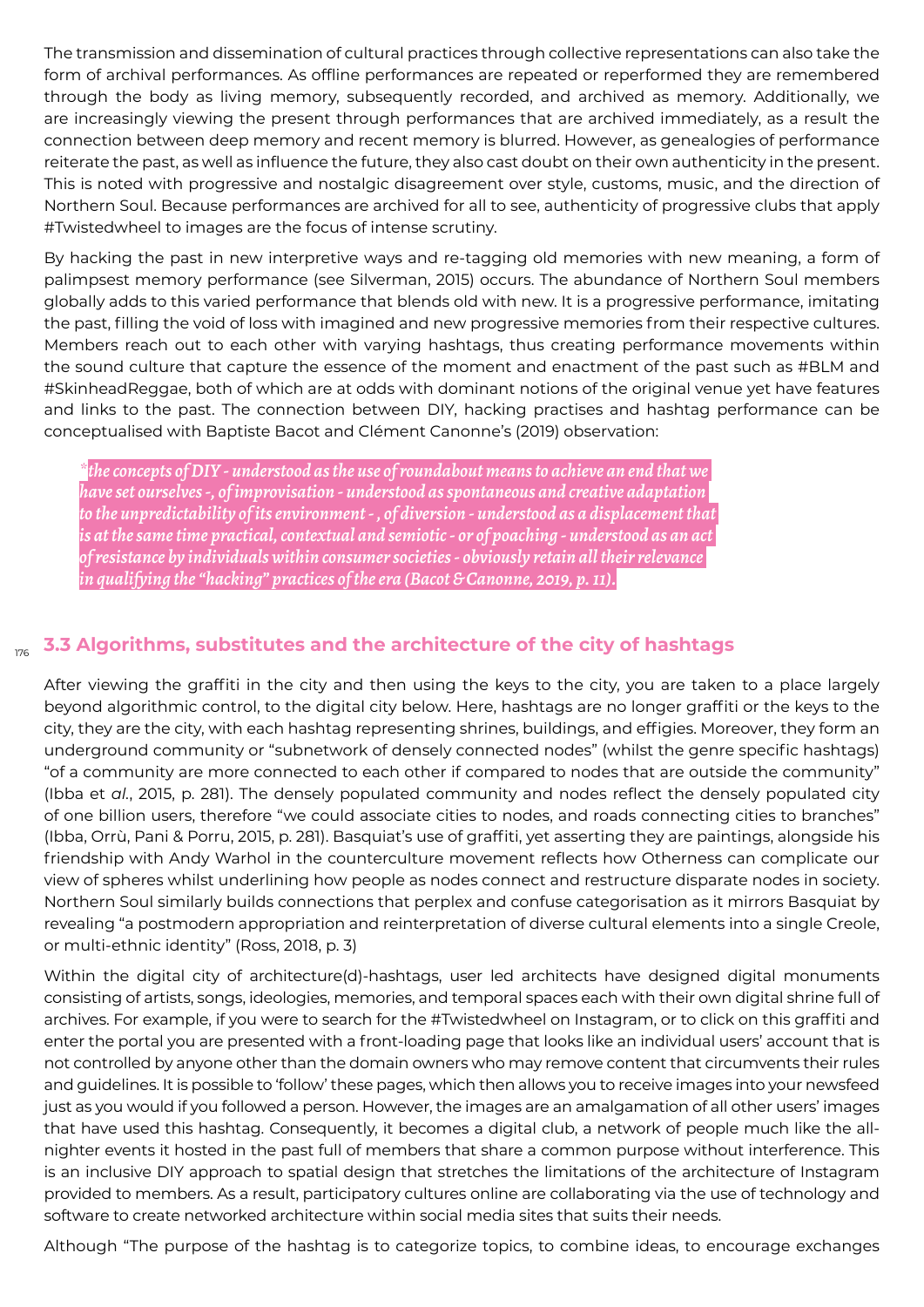and joining" (Fedushko et *al.*, 2019, p. 1) they also allow agency as "posts with hashtags in social networks are not regulated" (Fedushko et *al.*, 2019, p. 1). This is a page largely free of algorithm control with a myriad of collective member led rooms below the city above. The content that is found here can be thought of as an un-visible sub-page full of users' images, audio-visual content and text that pertain to that hashtag. As a DIY tool this circumvents newsfeed control, so you see what you want. Because these spaces overcome algorithm control, they are DIY tools of resistance that embody time, space, and ideologies. Additionally, they serve as underground spaces whilst being in a highly visible environment online, where privacy is contested, and information is harvested to provide algorithms with more power.

Substitution of The Twisted Wheel reflects replication of its physical form of the club with many members entering and contributing to its archive of memories. These archival performances or re-enactments create layers of doubling which in turn cast doubt on what is authentic as their proximity to loss and memory is shrouded in suspicion. Substitution, or surrogation is never achieved. The genealogy of performance is forever seeking the imagined past of black culture and indeed the imagined past of Northern working-class England and the special qualities of The Twisted Wheel. Moreover, digitizing does not guarantee acceptance as Northern Soul has conspicuously rejected CD and digital turntables over vinyl. As rejected substitutes arise in the form of new technologies there is negotiation on which technologies serve as substitutes. The lack of authenticity that the substitute possesses is also negotiated, whilst the way it performs memory and identity is applauded.

User led architecture in the form of hashtags act as a counter to algorithms and the realities of how "these new vital and intelligent power structures are on the inside of our everyday lives" (Beer, 2009, p. 995). Nick Seaver (2021) observes "As the influence of algorithmic systems has grown, critics have come to appreciate that algorithms are not autonomous technical forces, but rather heterogeneous sociotechnical systems" (Seaver, 2021, p. 771). Furthermore, Elise Morrison, Tavia Nyong'o and Joseph Roach's (2019) contemporary perspective to the issue of performance online prompts the question if performance is for the construction of an effigy or alternatively, is performance for algorithms that have subconsciously shaped how we remember and perform memory? Instagram's algorithms heavily influence what is seen on newsfeeds which results in individuals performing to be seen as they covet likes and views. The implications this has on culture as it is shaped by algorithms is a techno pessimistic dystopia where culture, memory and performance are shaped by algorithms.

However, the strength in the digital surrogate of the #Twistedwheel is its agency. Much like the physical Twisted Wheel applying a non-alcoholic service to circumvent licensing laws to stay open later, the digital hashtag allows users to overcome algorithmic control online. This subversive nature of Northern Soul occupies a space within hacktivism whilst hashtags are potentially a subconscious reaction to an un-visible force (algorithms) that users are not aware of. Moreover, perhaps the acceptance of the #Twistedwheel, as a substitute, fulfils archiving, remixing and DIY grassroots participation on a collective scale that provides mass agency and resistance which is fundamental to Northern Soul members.

# 4. Conclusion

One of the intentions of this discussion was to push the boundaries of (ethno?)musicological methodologies by embracing digital environments and big data. In doing so there is the possibility of democratising ethnographic data collection by hearing voices that may never be heard otherwise. Moreover, my intent on viewing Northern Soul culture through the prism of Roach, and incorporating black Atlantic theorem into Northern Soul alongside Basquiat is a method of reflecting on the broad culture that is applicable to myself as well as Soul music. By drawing on our experience's, researchers add to the rich tapestry of knowledge of sound cultures whilst also reflecting on our environment. As I examined my data and probed the archives of Instagram such visual references, structural concepts and self-reflexive moments became a necessity, however there are more questions and suggestions than answers beyond the scope of this paper.

Progressive Northern Soul members that are creating and consuming new music, challenging nostalgic perceptions of the sound culture along with an international contingent provide much source of analysis. Accordingly, to what extent do these groups rely on technology? Furthermore, the role of social media platforms and their varying uses and respective architecture is a fundamental direction to explore but to what extent does the DIY nature of members create and shape their spheres within these environments? Visual analysis of sound cultures whilst demanding, is also a significant spectre as memory and temporal studies are increasingly undertaken, however what methods are researchers applying to the relationship